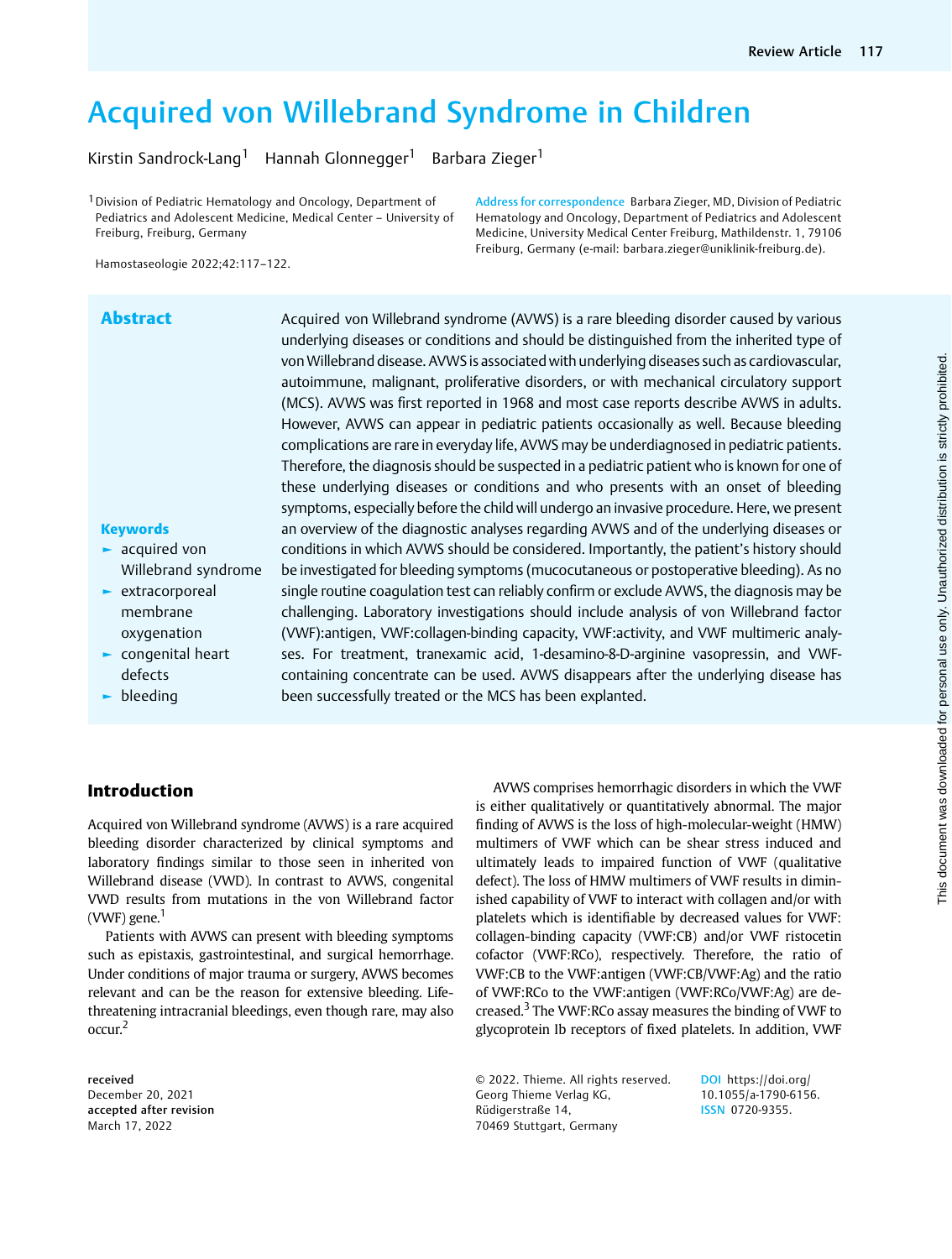activity (VWF:GPIbR) which investigates binding of VWF to recombinant GPIb is also reduced. Therefore, in patients with AVWS, the ratio of VWF activity (VWF:GPIbR) to VWF:antigen (VWF:GPIbR/VWF:Ag) is decreased as well. Diagnostic criteria of AVWS are displayed in ( $\blacktriangleright$ Textbox 1).

#### Diagnostic criteria of AVWS

- Multimeric analysis: loss of HMW multimers of VWF
- ↓ VWF:collagen-binding capacity
- ↓ VWF:ristocetin cofactor
- ↓ VWF:activity (VWF:GPIbR)
- ↓ Ratio of VWF:CB/VWF:Ag
- ↓ Ratio of VWF:RCo/VWF:Ag
- ↓ Ratio of VWF:GPIbR/VWF:Ag

#### Textbox 1

In case of bleeding symptoms, several pharmacologic treatment options such as tranexamic acid, desmopressin, VWF-containing factor VIII concentrate, VWF concentrate, and/or recombinant factor VIIa are available<sup>2,4</sup> ( $\sim$ Textbox 2).

#### Therapeutic options of children with AVWS

- Tranexamic acid
- Desmopressin
- VWF- containing factor VIII concentrate
- VWF concentrate
- Recombinant factor VIIa

# Textbox 2

Usually, AVWS occurs in middle-aged and elderly patients. Although literature concerning AVWS in children is rare, AVWS has been described in pediatric patients, often in those with congenital heart disease and during mechanical circulatory support  $(MCS)^5$  but also in children with other medical conditions. Probably, AVWS is underdiagnosed in the younger age groups and the diagnosis may be delayed or missed. The various causes of AVWS are summarized in (►Textbox 3). AVWS can be reversible in most cases if the underlying condition can be cured (Fextbox 4).

### Causes of AVWS

- Consumption: congenital heart defects, mechanical circulatory support
- Immunological: lymphoproliferative or myeloproliferative disorders, systemic lupus erythematosus, hypothyroidism
- Drug-induced: valproic acid, ciprofloxacin

Textbox 3

#### Prognosis of AVWS

- AVWS is completely reversible
- After surgical repair in case of CHD
- After device explantation in case of MCS
- After successful treatment of the underlying disease (e. g., CML, SLE)

#### Textbox 4

# Methods

A narrative review, including all published data from Medline and PubMed database regarding AVWS in children, was conducted.

#### AVWS in Children with Congenital Heart Disease

In children with congenital heart defects (CHD), AVWS is mostly associated with septal defects (ventricular septal defects, atrial septal defects, or combined atrioventricular septal defects) and patent ductus arteriosus (PDA). Some patients with AVWS suffer from aortic or pulmonary stenosis (►Table 1).

In children with CHD, flow dynamics are altered and predispose to areas of stasis, and/or higher shear stress with platelet activation.<sup>6</sup> Shear stress in circulation can also lead to decrease or loss of VWF HMW multimers and thus can lead to AVWS. Most probably, AVWS is relatively common in children with CHD and completely resolves shortly after surgical or interventional repair.<sup>7</sup> Bleeding history of some of the children with CHD show mild bleeding symptoms. Even if clinical symptoms are missing during everyday life, AVWS can be the reason for extensive bleeding under conditions of major trauma or surgery. Cardiac surgery of the newborn and infant with complex congenital CHD is associated with a high rate of intraoperative bleeding complications.<sup>8</sup>

In some children with persistent PDA, deficiency of HMW multimers of VWF has been reported. Following interventional PDA occlusion, the VWF HMW multimers normalized shortly after the intervention in all patients, confirming the acquired nature of the disorder.<sup>9</sup>

In addition, the frequency and relationship of AVWS in children with aortic and pulmonary stenosis were investigated by Binnetoğlu et al. $10$  AVWS was found to be associated with stenotic obstructive cardiac diseases. Therefore, laboratory analyses should comprise comprehensive analysis of VWF parameters in these patients besides whole blood count, prothrombin time, and activated partial thromboplastin time.

# AVWS in Children with Mechanical Circulatory Support

In critically ill children with advanced heart or respiratory failure, MCS, such as ventricular assist device (VAD) or extracorporeal circulatory life support (ECLS), and extracorporeal membrane oxygenation (ECMO) have extended survival and improved quality of life. $6,11$  However, bleeding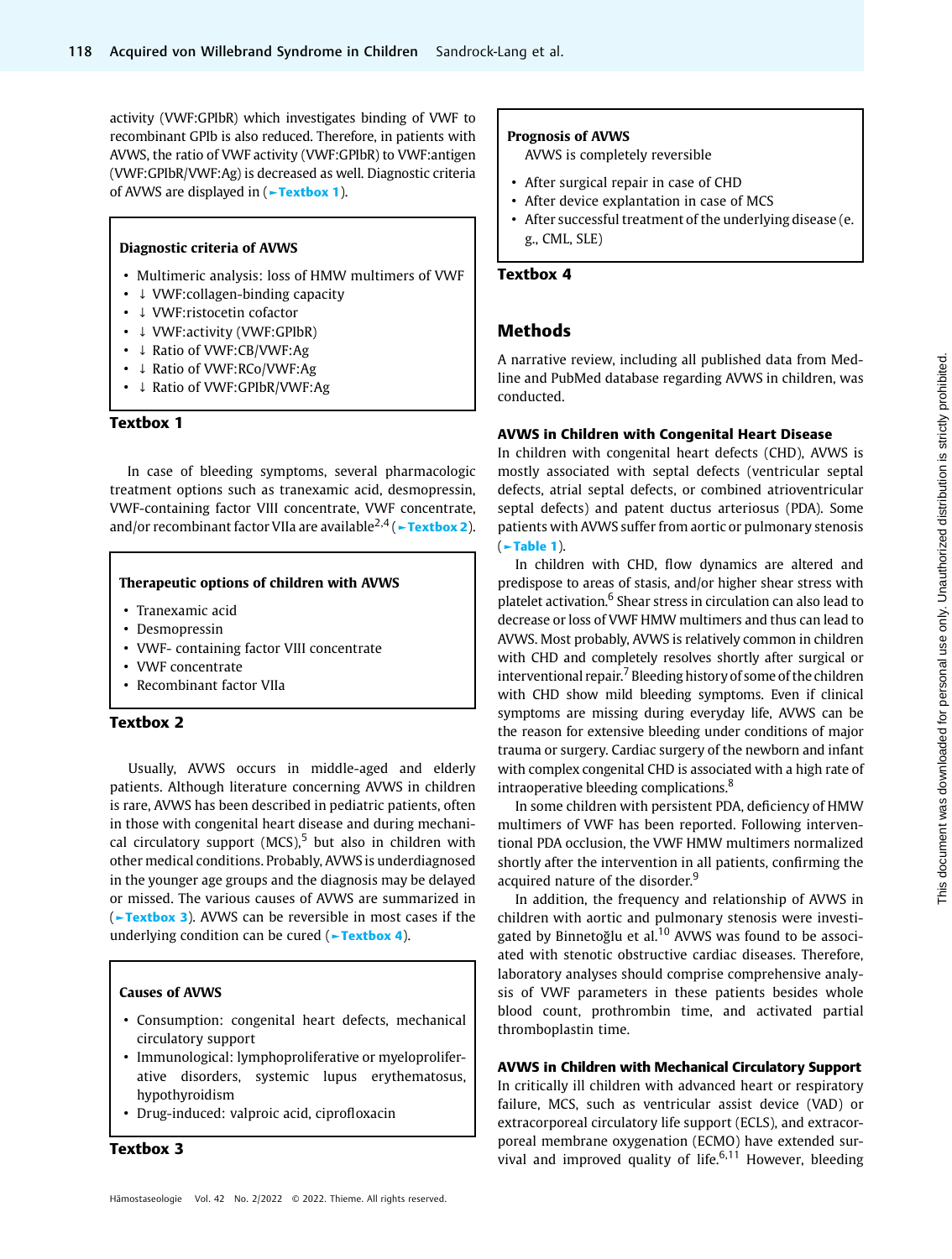| Cause of AVWS                                                                                                                                                                      | Pathophysiology                                                                                                                                                                                                                                                                             | Additional findings/information                                                                                                                              | Clinical symptoms                                                                                                          | Prognosis                                                                  |
|------------------------------------------------------------------------------------------------------------------------------------------------------------------------------------|---------------------------------------------------------------------------------------------------------------------------------------------------------------------------------------------------------------------------------------------------------------------------------------------|--------------------------------------------------------------------------------------------------------------------------------------------------------------|----------------------------------------------------------------------------------------------------------------------------|----------------------------------------------------------------------------|
| • Atrioventricular septal defects<br>• Aortic or pulmonary stenosis<br>· Ventricular septal defects<br>· Patent ductus arteriosus<br>• Atrial septal defects<br>CHD/Vessel defect: | Turbulent forces within the abnormal<br>stress<br>=> mechanical degradation of VWF<br>$=$ > enhanced shear rates and<br>cardiac anatomy                                                                                                                                                     | Risk factor for intravascular bleeding<br>and/or intravascular thrombosis                                                                                    | conditions of major trauma or surgery<br>extensive bleeding may occur under<br>Mild bleeding problems in daily life;       | AVWS resolves completely after<br>surgical/interventional repair           |
| • Extracorporeal circulatory life sup-<br>· Extracorporeal membrane<br>• Ventricular assist device<br>oxygenation<br>port<br><br>≥                                                 | en VWF<br>nents and foreign surfaces, changes in<br>=> pathological flow condition, ele-<br>$=$ $>$ mechanical degradation of VWF<br>interactions between blood compo-<br>hemodynamics and rheology<br>$=$ > impaired interaction betwe<br>and collagen and platelets<br>vated shear stress | AVWS developed in all children within<br>2/3 of patients experienced bleeding<br>no thromboembolic event after MCS<br>complications,<br>termination<br>24 h, | (primarily located in the surgical wound<br>Mucocutaneous bleeding symptoms,<br>thoracic and mediastinal bleeding<br>area) | normalized within 24 h after weaning<br>AVWS is reversible, VWF parameters |

**Table 1 AVWS** in children with CHD or MCS

AVWS in children with CHD or MCS

Abbreviations: AVWS, acquired von Willebrand syndrome; CHD, congenital heart defect; MCS, mechanical circulatory support; VWF, von Willebrand factor. Abbreviations: AVWS, acquired von Willebrand syndrome; CHD, congenital heart defect; MCS, mechanical circulatory support; VWF, von Willebrand factor. and/or thrombotic complications remain a major cause of morbidity and mortality in children with MCS. Complex interactions between blood components and the foreign surfaces and changes in hemodynamics and rheology may lead to AVWS with life-threatening bleeding episodes rather than thromboembolic events (**−Table 1**). In addition, reduced platelet aggregation and increased platelet activation in children during VAD or ECMO support may contribute to the imbalance of the hemostatic system. $11,12$ 

Consistent with data from studies in adult patients, a study cohort of 30 children with MCS (ECLS,  $n = 13$ ; ECMO,  $n = 5$ ; and VAD,  $n = 12$ ) showed that all children developed AVWS which was usually diagnosed during the very early postoperative course.<sup>11</sup> Laboratory analyses detected a loss of HMW VWF multimers (►**Fig. 1**), decreased VWF:CB/VWF:Ag ratios, and reduced VWF:CB levels. Therefore, analyzing clinical and biochemical data plays a major role in diagnosing AVWSwhich may be the main cause of bleeding in these patients. Bleeding complications such as thoracic and mediastinal bleeding (primarily located in the surgical wound area) were observed in all three groups, requiring surgical revision in addition to conservative therapy in some children. AVWS can develop within few hours after implanting VAD or starting ECMO or ECLS support. Interestingly, AVWS in this cohort was always reversible within 3 to 24 hours after device explantation or cessation of ECMO/ECLS support which is consistent with data from studies on adult patients. Interestingly, the patients in this cohort did not show any thromboembolic event after MCS termination, despite upregulation of VWF:Ag. This phenomenon may be due to the decrease of the VWF:CB and the reduced VWF:CB /VWF:AG ratios.

The severity of bleeding tendency among patients during MCS can vary and a direct associationwith patients ' ages, bleeding location, and overall outcome cannot always be identified.<sup>11</sup> Therefore, comprehensive clinical and biochemical phenotyping is essential to perform a risk-stratification of patients during MCS workup. It has been discussed, whether very low VWF:CB and VWF:activity levels, respectively, and very low VWF:- CB/VWF:Ag and VWF:Act/VWF:Ag ratios may hint to a more severe form of AVWS. Interestingly, AVWS seems to be more pronounced in patients with ECLS/ECMO compared with patients on VAD support.<sup>11,13</sup> Accordingly, patients on ECLS/ ECMO required more red blood cell and platelet transfusions.

The therapy for bleeding in those patients remains diffi cult. During ECLS/ECMO or VAD support, patients were anticoagulated with unfractionated heparin.<sup>11</sup> For longterm therapy, patients with left VAD are switched to lowmolecular-weight heparin or phenprocoumon (vitamin K antagonist). In case of life-threatening bleeding, substitution of VWF-containing factor VIII concentrates or VWF concentrates may be considered.

### AVWS in Children with Other Underlying Diseases

# Lymphoproliferative, Myeloproliferative Disorders, Other Neoplasms, and Autoimmune Diseases

AVWS can be associated with further underlying diseases such as lymphoproliferative disorders, myeloproliferative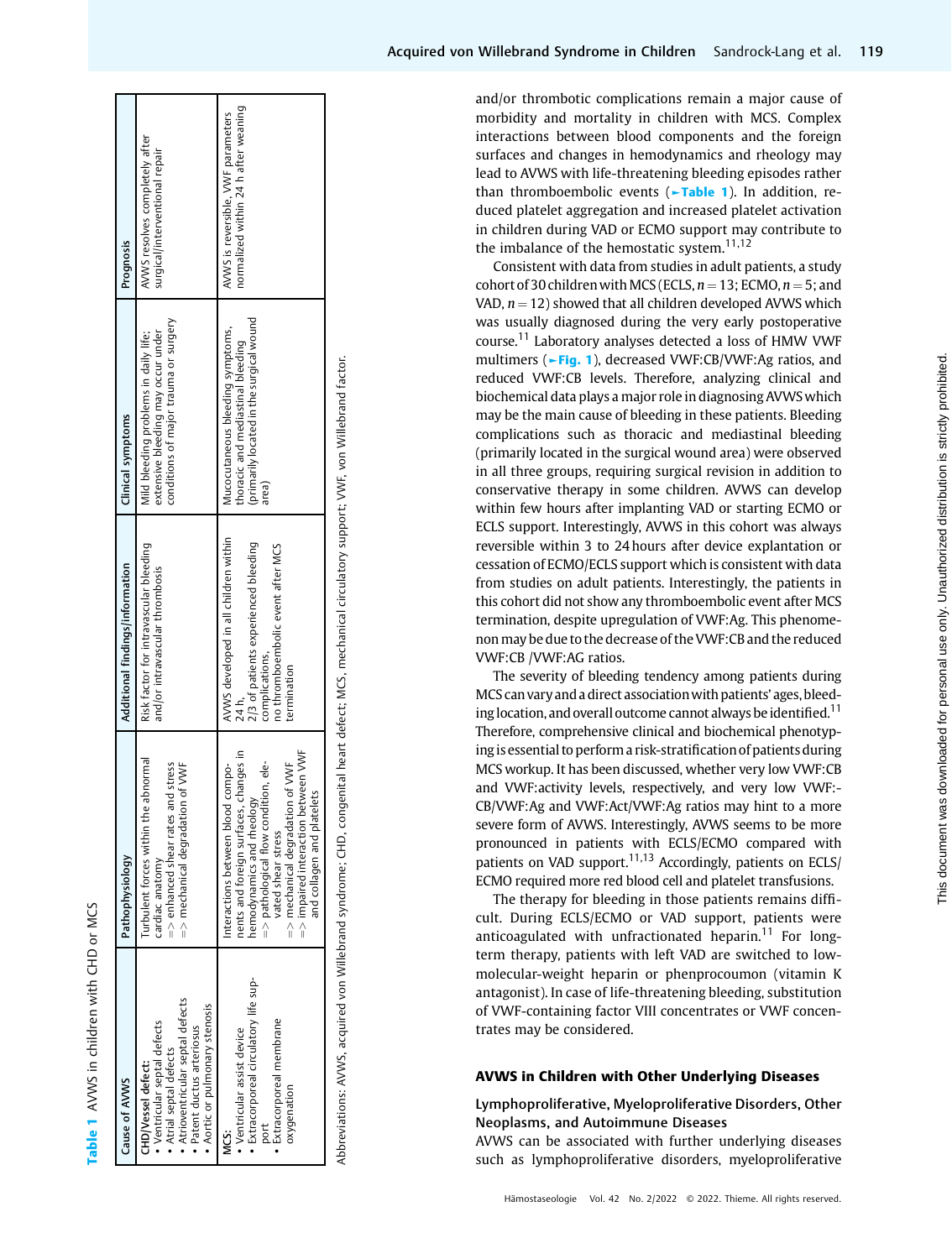

Fig. 1 Sodium dodecyl sulfate (SDS)-agarose gel electrophoresis of von Willebrand factor multimers, visualized by enzyme immunostaining after capillary transfer onto polyvinylidene difluoride membranes. Multimeric analysis was performed by SDS-agarose gel electrophoresis in 1.0% of SDS-agarose gels: (A) (1) Standard Human Plasma (SHP), (2) before VAD, and (3) under VAD support. (B) (1) SHP, (2) before ECLS, and (3) under ECLS support. ECLS, extracorporeal circulatory life support; VAD, ventricular assist device.

disorders, other neoplasms, and autoimmune diseases $14$ (►Table 2). In rare cases, AVWS is also associated with hypothyroidism, uremia, and certain drugs such as valproic acid and ciprofloxacin. $5$  In younger patients, AVWS is also associated with renal tumors, glycogen storage disease type 1a (GSD-1a), or systemic lupus erythematosus (SLE).<sup>15</sup> The pathophysiology of AVWS in children and adolescents is related to the underlying diagnosis.

Some case reports described that children with acute lymphoblastic leukemia or chronic myeloid leukemia (CML) had developed an AVWS-associated bleeding phenotype.<sup>16,17</sup> At diagnosis of CML, patients may present with elevated platelet counts. High cell counts may result in thrombosis and/or secondarily in bleeding complications. Interestingly, patients with pediatric CML frequently exhibit high platelet counts not resulting in thrombosis because binding of VWF multimers to platelets can result in loss of large VWF multimers ultimately leading to AVWS.

Children with myeloproliferative disorders such as essential thrombocythemia and polycythemia vera can also develop AVWS due to the high platelet counts and changes regarding rheology and shear stress.<sup>18,19</sup>

AVWS in patients with SLE is caused by autoantibodies directed against the circulating VWF/FVIII (factor VIII) complex.20,21 Binding of autoantibodies leads to large immune complexeswhich are rapidly cleared by the reticuloendothelial system causing a deficiency of both VWF and FVIII. AVWS in SLE can be cured by the treatment of the underlying autoimmune disease with corticosteroids or immunosuppression.

AVWS associated with hypothyroidism is rare in children and mostly diagnosed during the peripubertal period in the context of Hashimoto's thyroiditis.<sup>22</sup> The AVWS associated with hypothyroidism differs from the other forms of AVWS: there is a reduction regarding the synthesis and release of VWF that is not associated with a reduced half-life because of either autoantibodies or secondary structural changes regarding the VWF multimers.<sup>23</sup>

AVWS has been described in some pediatric patients with Wilms' tumor and with embryonal adenomas of the kidney.24,25 There is no evidence of autoantibodies against VWF or adsorption of VWF onto tumor cells. It is being discussed that abnormal vasculature and high blood flow through the tumor vessels could produce conditions of high shear stress with physical disruption of VWF multimers. High levels of hyaluronic acid secreted by some Wilms' tumors may also contribute to the abnormal VWF parameters.<sup>15</sup> Accordingly, the coagulopathy disappears after successful chemotherapy or resection of the tumor.

#### Glycogen Storage Disease Type 1a

AVWS can also be associated with GSD-1a, usually presenting with easy bruising and troublesome epistaxis in late infancy or early childhood.<sup>15,26</sup>

#### Pulmonary Arterial Hypertension

Recently, a causative relationship between idiopathic pulmonary arterial hypertension and AVWS was hypothesized.<sup>27</sup> Interestingly, VWF multimer distribution patterns seem to be normal in all pediatric patients, while most patients demonstrated low-normal VWF parameters. Lung transplantation led to postsurgical normalization of hemostatic abnormalities.

# Epstein–Barr Virus

Bleeding symptoms in children have been also described following Epstein–Barr virus (EBV) infection. However, causative relation of bleeding to prior EBV infection remains uncertain. A 6-year-old girl developed petechiae and bruising 2 weeks after an EBV infection.<sup>28</sup> She had a prolonged bleeding time, reduced values for FVIII activity, VWF:Ag, and VWF:RCo and loss of VWF HMW multimers. AVWS resolved after 2 weeks and did not reoccur.

### Anticonvulsive Medication

Patients with epilepsy, treated with valproic acid, may present with a variety of coagulation defects: thrombocytopenia, platelet dysfunction, hypofibrinogenemia, reduced vitamin K–dependent factors, factor XIII deficiency, and AVWS.<sup>29</sup> The cause of AVWS in patients taking valproic acid is unknown. Therefore, in children taking anticonvulsive drugs and who present with bleeding symptoms, AVWS should be investigated.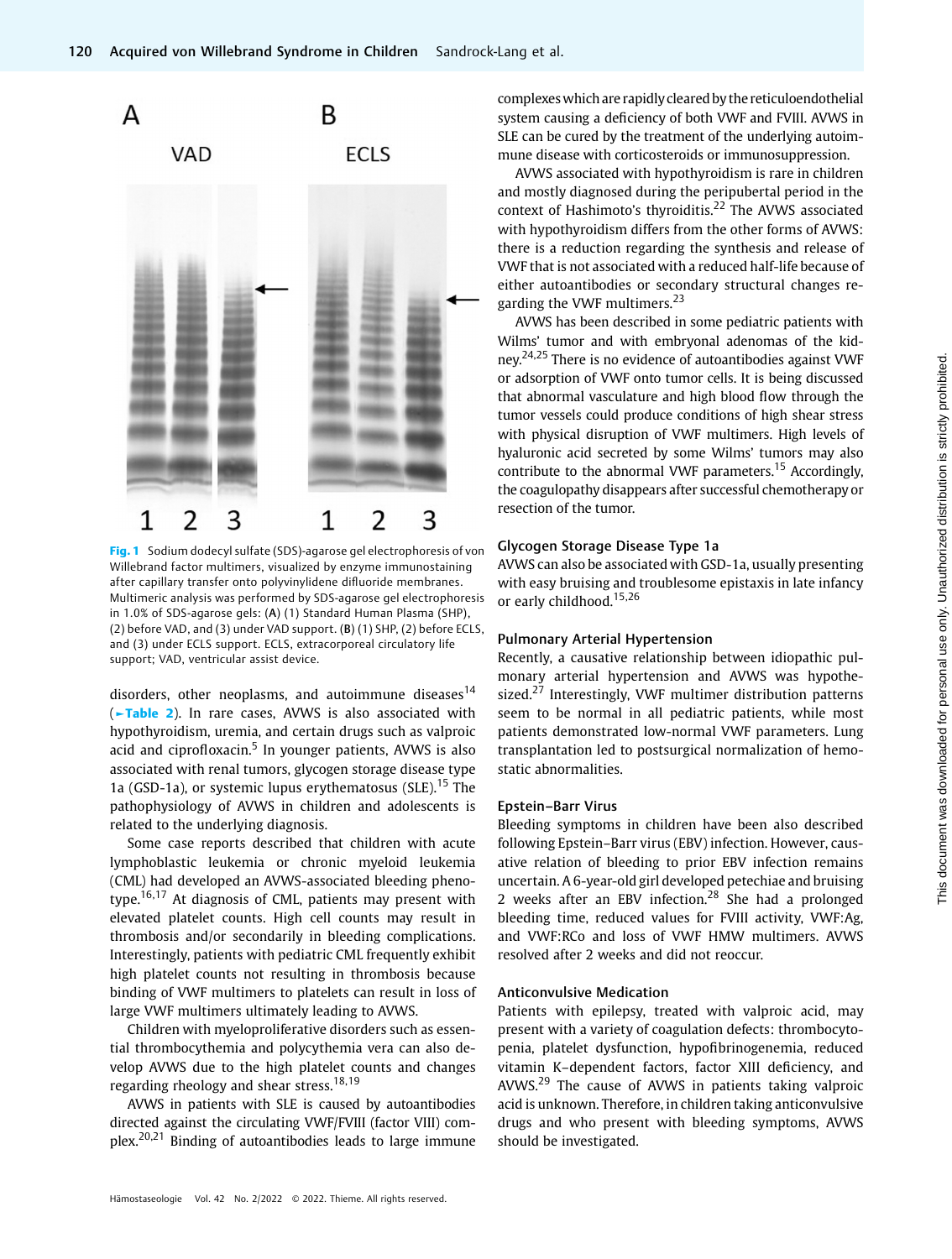Table 2 Clinical picture of AVWS in children with various underlying diseases or taking certain drugs Table 2 Clinical picture of AVWS in children with various underlying diseases or taking certain drugs

| Cause of AVWS                       | Pathophysiology                                                             | Additional findings/information                                                                                    | Clinical symptoms                                                                                                         | Prognosis                                                                                                              |
|-------------------------------------|-----------------------------------------------------------------------------|--------------------------------------------------------------------------------------------------------------------|---------------------------------------------------------------------------------------------------------------------------|------------------------------------------------------------------------------------------------------------------------|
| Lympho-myeloproliferative disorders |                                                                             |                                                                                                                    |                                                                                                                           |                                                                                                                        |
| <b>ENT</b>                          | Elevated platelet counts $\Rightarrow$ loss<br>of VWF high-molecular-weight | Splenomegaly, pronounced leu-<br>cocytosis, thrombocytosis                                                         | mild bleeding signs, rarely<br>thrombosis                                                                                 | AVWS resolved after successful<br>initiation of CML treatment                                                          |
| 岀                                   | multimers                                                                   | thrombotic events, splenomegaly,<br>Increased risk for bleeding or<br>elevated numbers of mature<br>megakaryocytes | prolonged menstrual bleeding),<br>visual impairment, palmar and<br>bleeding episodes (epistaxis,<br>plantar stabbing pain | led to normalization of the VWF<br>reduction of the platelet count<br>ratio                                            |
| ≧                                   | Loss of VWF high-molecular-<br>weight multimers                             | Increased risk for bleeding or<br>thrombotic events                                                                |                                                                                                                           | (i.e., stem cell transplantation)<br>normalization of parameters<br>After successful therapy                           |
| Autoimmune diseases                 |                                                                             |                                                                                                                    |                                                                                                                           |                                                                                                                        |
| SLE                                 | Autoantibodies directed against<br>the circulating VWF/FVIII<br>complex     |                                                                                                                    | symptoms, prolonged bleeding<br>mucocutaneous bleeding<br>after dental extraction                                         | AVWS can be cured by treatment<br>of the underlying autoimmune<br>disease with corticosteroids or<br>immunosuppression |
| Other diseases                      |                                                                             |                                                                                                                    |                                                                                                                           |                                                                                                                        |
| Hypothyroidism                      | Reduced/defective synthesis of<br>$\mathsf{V}\mathsf{W}\mathsf{F}$          | Possibility of bleeding                                                                                            | Rectal bleeding, anemia                                                                                                   | parameters after restoration of<br>Normalization of coagulation<br>euthyroidism                                        |
| Wilms' tumor (nephroblastoma)       | Unknown                                                                     | High serum levels of hyaluronic<br>acid                                                                            | Mild mucocutaneous bleeding<br>symptoms                                                                                   | resolved after chemotherapy and<br>Abnormalities of coagulation<br>extirpation of the neoplasm                         |
| $GSD-1a$                            | Unknown                                                                     |                                                                                                                    | Easy bruising, epistaxis                                                                                                  |                                                                                                                        |
| <b>IPAH</b>                         | throughout the pulmonary<br>Increased shear stress<br>vasculature           | Normal distribution pattern of<br>VWF high-molecular-weight<br>multimers                                           | Mild to moderate bleeding<br>symptoms                                                                                     | Normalization of the hemostatic<br>defects following lung<br>transplantation                                           |
| Uremia                              | <b>VWF</b><br>Proteolytic degradation of                                    | Increased risk for bleeding and/or<br>thrombotic events                                                            |                                                                                                                           |                                                                                                                        |
| Drugs                               |                                                                             |                                                                                                                    |                                                                                                                           |                                                                                                                        |
| Valproic acid                       | Unknown                                                                     | proate dosage or duration of<br>therapy and the incidence of<br>No relationship between val-<br>AVWS               | under conditions of major trau-<br>Spontaneous bleeding unclear<br>Extensive bleeding may occur<br>ma or surgery          |                                                                                                                        |
|                                     |                                                                             |                                                                                                                    |                                                                                                                           |                                                                                                                        |

Abbreviations: AVWS, acquired von Willebrand syndrome; CML, chronic myeloid leukemia; ET, essential thrombocythemia; GSD-1a, glycogen storage disease type 1a; IPAH, idiopathic pulmonary arterial<br>hypertension; PV, polycythe Abbreviations: AVWS, acquired von Willebrand syndrome; CML, chronic myeloid leukemia; ET, essential thrombocythemia; GSD-1a, glycogen storage disease type 1a; IPAH, idiopathic pulmonary arterial hypertension; PV, polycythemia vera; SLE, systemic lupus erythematosus; VWF, von Willebrand factor.